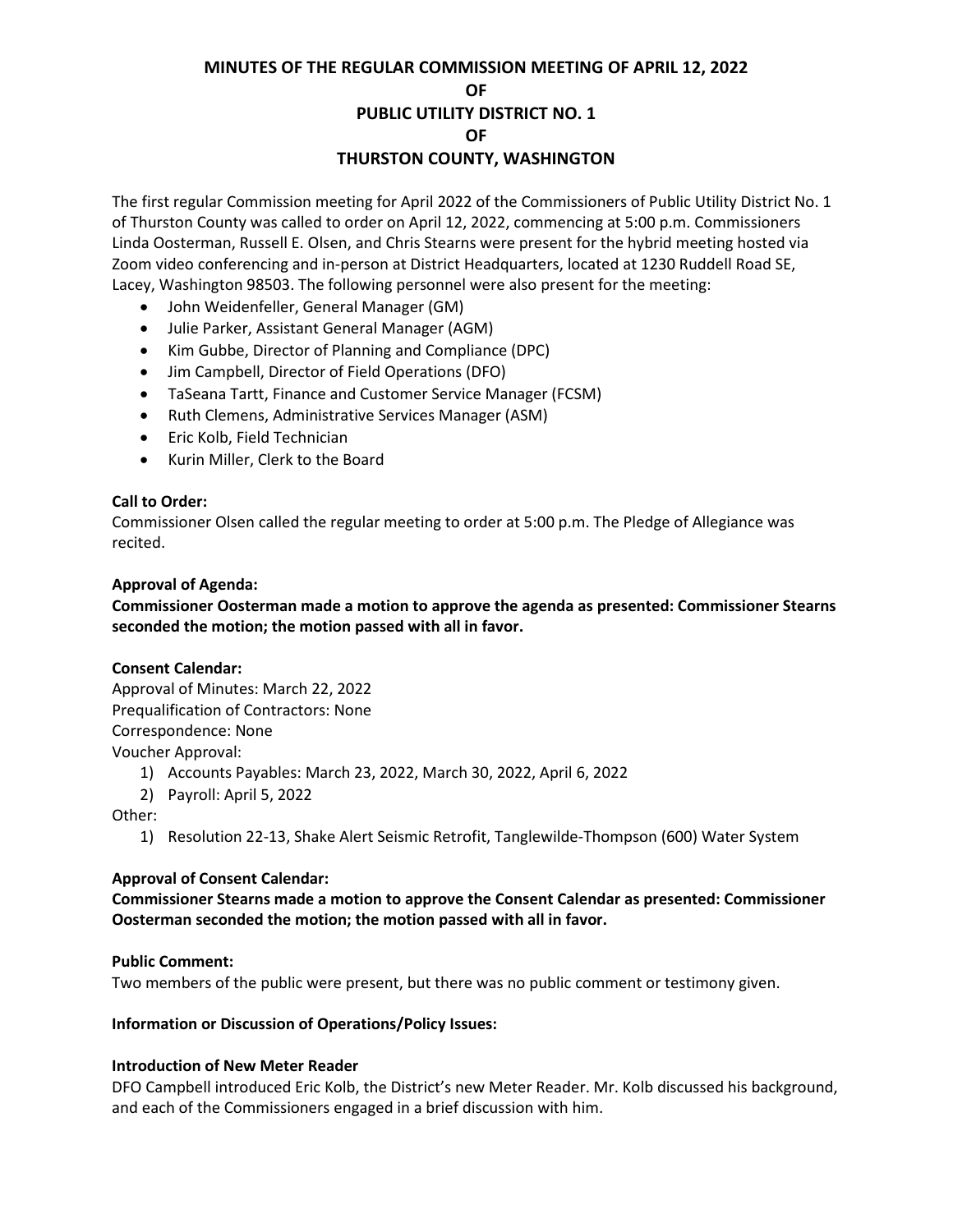Public Utility District No. 1 of Thurston County, Washington Minutes of the Regular Commission Meeting of April 12, 2022 Page 2

#### **Presentation – Broadband Report**

GM Weidenfeller presented a report on the District's recent Telecommunications/Broadband Project and made a recommendation to the Board based on the information gleaned from the study. The Board discussed this topic at length with staff.

#### **Discussion – COVID-19 Updates**

ASM Clemens briefly reported on several topics, including the lifting of a few proclamations by the Governor, reopening of District Headquarters, and preparing the District facilities. Commissioner Olsen and Commissioner Stearns thanked staff for their work, and they spoke about the effort that District staff has put into reopening and returning to in-person/hybrid meetings. They also discussed the future of the COVID update portion of their meetings and the possibility of discontinuing this report.

# **Discussion – WPUDA April Association Meetings & WPUDA Elections**

GM Weidenfeller briefly presented the agenda for the WPUDA April Association Meetings, scheduled from April 13, 2022 to April 15, 2022. Commissioner Stearns presented information on the upcoming WPUDA officer elections scheduled during the April Association Meetings. The Board discussed voting and came to a consensus on the candidates to vote for.

# **Discussion – PFAS Detections in Water System**

DPC Gubbe presented updated information for PFAS sampling and testing for a few District-owned water systems. Commissioner Oosterman asked about the reliability of the PFAS testing, and the DPC addressed the Commissioner's question. This led to a lengthy discussion on this topic between the Board, GM Weidenfeller, and DPC Gubbe.

# **Discussion – PFAS Detections in Easter Day Water System**

GM Weidenfeller presented a few options for the Easter Day water system related to PFAS detections at the system. The Board discussed this topic at length with GM Weidenfeller and DPC Gubbe. The Board approved the GM's recommendation for this water system.

#### **Discussion – Commissioner Strategic Planning Session**

The Board had previously scheduled the 2022 Strategic Planning Session on May 24, 2022 from 2:30 p.m. to 4:30 p.m. Commissioner Oosterman addressed her concerns with holding the session at this date and time. The Board agreed to hold the Strategic Planning Session during the regular Commission meeting on Tuesday, May 24, 2022.

# **First Reading – Resolution 22-11, Garden Acres 1 (601) and Marshall (228) Water Systems Pumphouse Contract**

DPC Gubbe introduced Resolution 22-11 which would award the construction contract for pumphouse replacement projects at the Garden Acres 1 (601) and Marshall (228) water systems. The bid period for these projects closes April 20, 2022.

# **First Reading – Resolution 22-12, Brown S Prairie (249) Water System Pumphouse Contract**

DPC Gubbe introduced Resolution 22-11 which would award the construction contract for the pumphouse replacement project at the Brown S Prairie (249) water system. The bid period for this project closes April 25, 2022.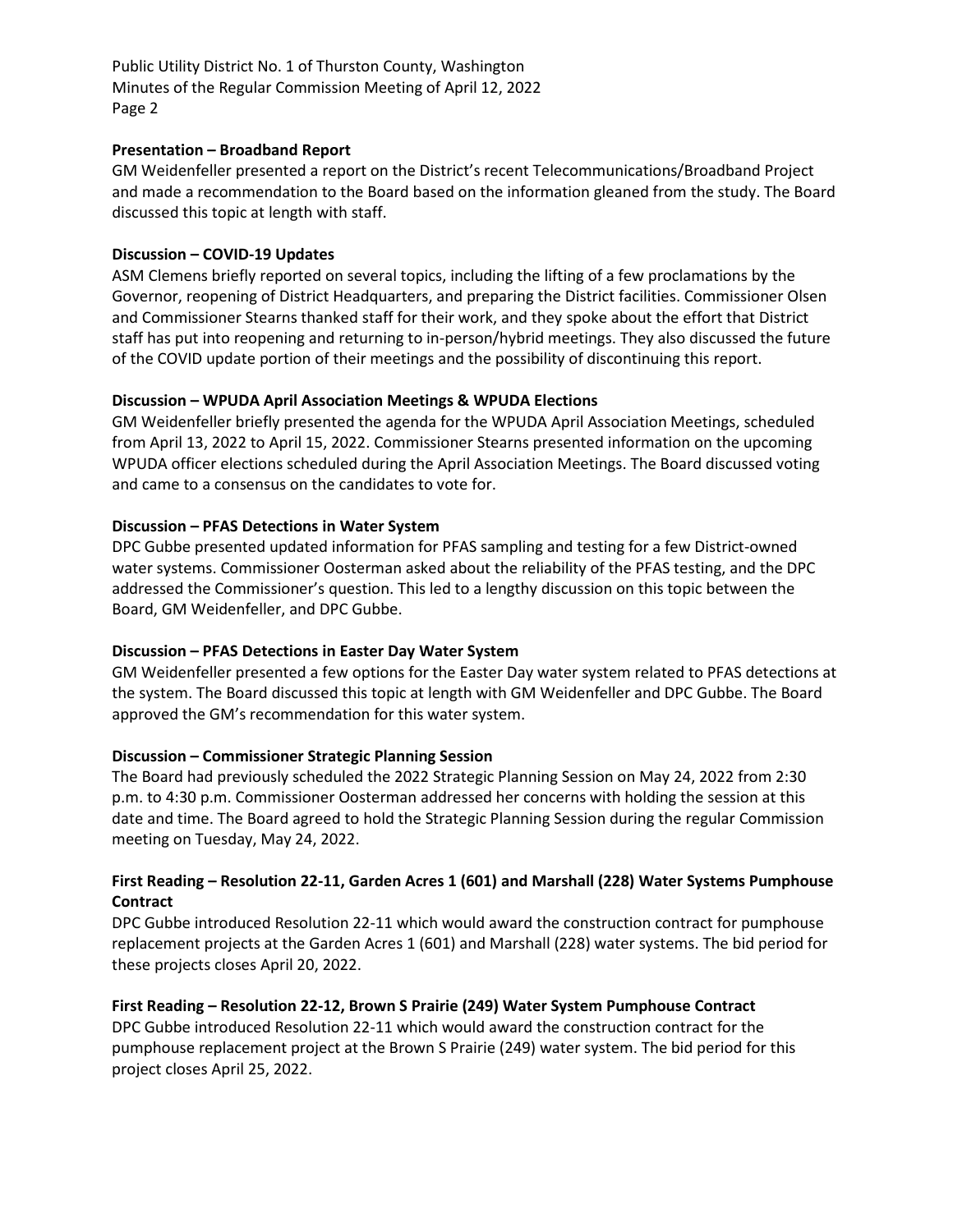Public Utility District No. 1 of Thurston County, Washington Minutes of the Regular Commission Meeting of April 12, 2022 Page 3

#### **Action/Approval Items:** None

#### **Commissioner Signatures/Break:**

Commissioner Olsen asked about document signatures going forward; AGM Parker addressed the Commissioner's question.

#### **Presentations:**

GM Weidenfeller reported that letters were recently sent to the largest privately-owned water systems in Thurston County regarding possible acquisition. DFO Campbell spoke about a pump replacement at the Countrywood Estates (680) water system. Commissioner Oosterman inquired after this specific water system, and the DFO addressed the Commissioner's questions.

GM Weidenfeller also spoke about the work done by the Washington Water Utilities Council (WWUC) on Department of Ecology (DOE) Policy 2030 for Municipal Water Law as well as on the DOE Trust Water Rights Policy. Commissioner Stearns asked about the new development at the Tanglewilde-Thompson Place (600) water system, and he gave an update regarding the Green Cove Creek Culvert replacement project at the Country Club (679) water system. DPC Gubbe addressed the Commissioner's question about the Tanglewilde-Thompson Place (600) water system.

#### **Commissioner Topics, Discussions and Reports:**

Commissioner Olsen reported on two personal matters. The Commissioner also reported on the upcoming candidate filing week for his elected position.

Earlier in the meeting, Commissioner Stearns asked Commissioner Oosterman about FEMA funding for requested water trees via Thurston County Emergency Management; Commissioner Oosterman discussed this topic briefly. Commissioner Stearns recently attended a Water Resources Advisory Committee (WRAC), and he spoke about the topics discussed at this meeting.

Commissioner Oosterman had no additional topics to report.

#### **Executive Session:** None

# **Adjournment: Commissioner Oosterman made a motion to adjourn the meeting: Commissioner Stearns seconded the motion; the motion passed with all in favor. The meeting adjourned at 6:55 p.m.**

# **Assignments:**

- 1) Update the Commissioner District maps located in the Public Meeting Room.
- 2) Move the budget-related items scheduled for the regular Commission meeting on May 24, 2022 to the first regular Commission meeting in June.
- 3) Update the Commission Calendar to show the Strategic Planning Session scheduled during the regular Commission meeting on Tuesday, May 24, 2022. Advertise, if required.
- 4) Provide a copy of the one-page WWUC response document to DOE Policy 2030, the confidential document that provides further detail on this one-page document, as well as information on the WWUC's work for the comment period for the DOE Trust Water Rights Policy.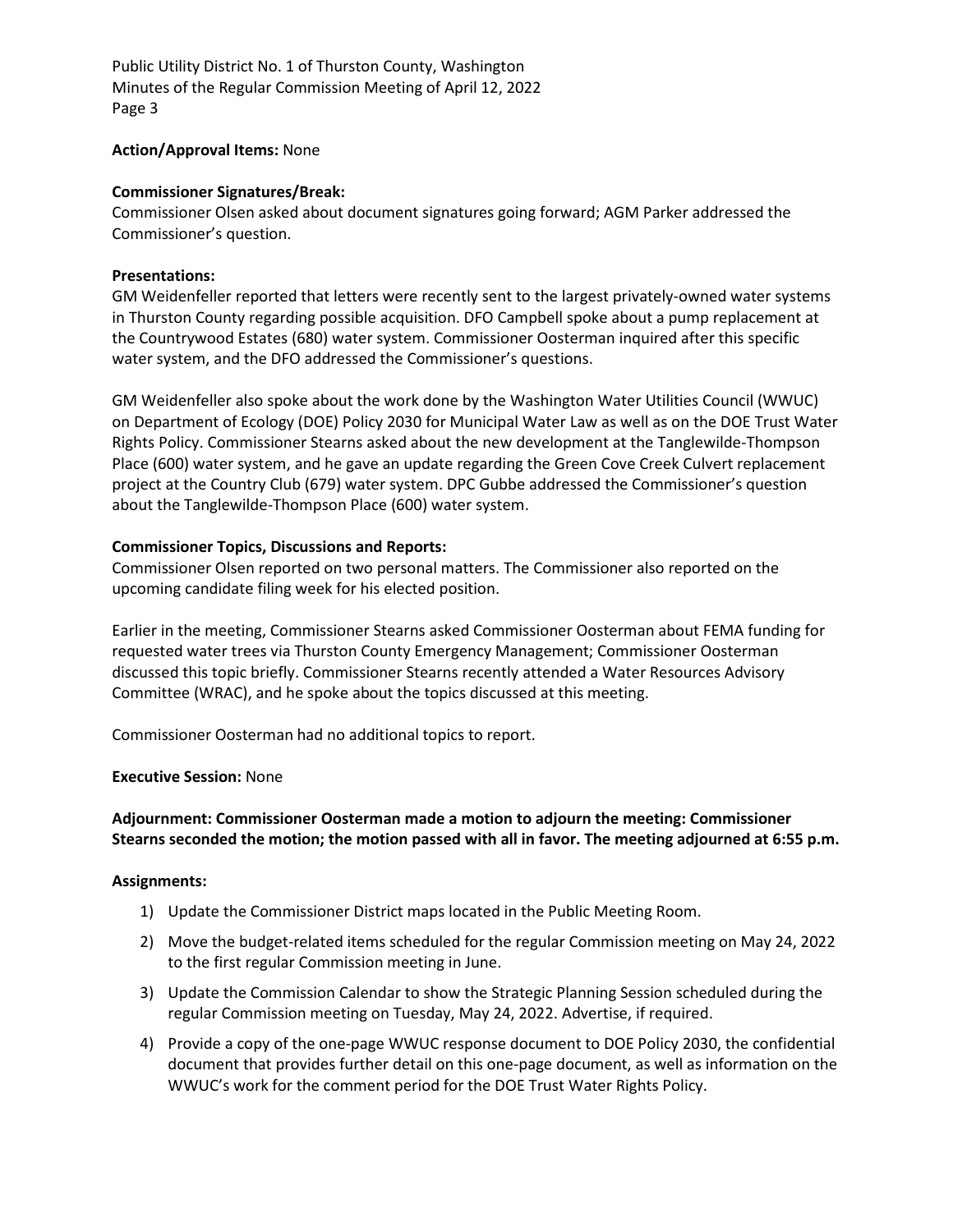Public Utility District No. 1 of Thurston County, Washington Minutes of the Regular Commission Meeting of April 12, 2022 Page 4

[\\_\\_\\_\\_\\_\\_\\_\\_\\_\\_\\_\\_\\_\\_\\_\\_\\_\\_\\_\\_\\_\\_\\_\\_\\_\\_\\_\\_\\_\\_\\_\\_\\_\\_\\_\\_\\_\\_\\_\\_\\_\\_\\_\\_](https://na1.documents.adobe.com/verifier?tx=CBJCHBCAABAAXMJ5bT5GVyMOlQY4BSyWVWl1jykKFx7k) Russell E Olsen (May 6, 2022 07:25 PDT) Russell E Olsen

Russell E. Olsen, Commissioner and President

Attest:

[\\_\\_\\_\\_\\_\\_\\_\\_\\_\\_\\_\\_\\_\\_\\_\\_\\_\\_\\_\\_\\_\\_\\_\\_\\_\\_\\_\\_\\_\\_\\_\\_\\_\\_\\_\\_\\_\\_\\_\\_\\_\\_\\_\\_](https://na1.documents.adobe.com/verifier?tx=CBJCHBCAABAAXMJ5bT5GVyMOlQY4BSyWVWl1jykKFx7k) Linda Oosterman (May 6, 2022 10:36 PDT) Linda Oosterman

Linda Oosterman, Commissioner and Secretary